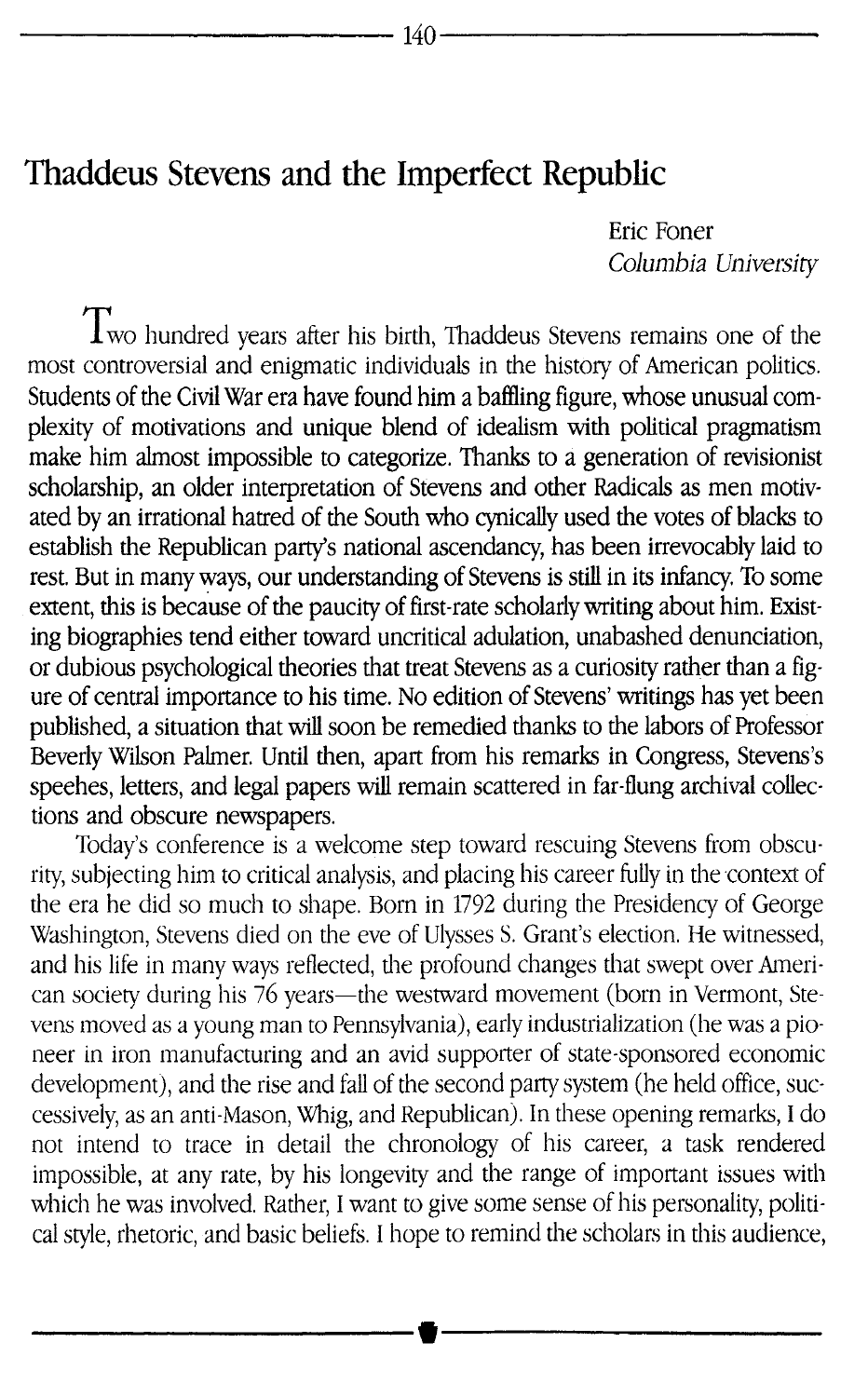and explore for those less familiar with Stevens, why he was important, by looking at his role in two of the great reforms of the era-the establishment of free public education, and the emergence of the principle of equality before the law for all Americans, regardless of race. These issues will from a good part of the discussion at this conference. In Stevens's career, they were logically interconnected. Underlying both campaigns lay one of Stevens' fundamental beliefs-that rigid class and racial distinctions were incompatible with republicanism, and that government had a responsibility to breathe substantive meaning into the ideal of equal citizenship.

Most of my attention will be directed to Stevens's role in Reconstruction, when he exerted the greatest influence on the course of national events. But I will begin many years before then, when he was serving as a member of Pennsylvania's legislature. Today, when large numbers of middle class families have abandoned the public school system and a chief executive who styles himself the "education president" seeks to channel public funds to private and parochial schools, it may be difficult to remember that in the early nineteenth century the expansion of public education was viewed as a triumph of reform principles, an essential underpinning of democratic government. Stevens played a critical role in this development. As a young man, he himself enjoyed far greater educational opportunities than most of his contemporaries. In an age when only a tiny fraction of Americans went to college, Stevens attended Dartmouth, graduating in 1814. He worked briefly as a teacher before moving to Pennsylvania, where he established himself as a lawyer. His law practice prospered, and by 1830, Stevens had become one of Adams County's wealthiest residents. His success fueled not a sense of distance from his less fortunate neighbors, but a passionate belief in equal opportunity for all.

Like Horace Mann and other educational reformers of the era, including the fledgling labor movement of Jacksonian America, Stevens saw public education as a guarantor of social mobility, a kind of internal safety valve that (like emigration to the West) would prevent the emergence of rigid class distinctions by enabling the humblest American to rise on the social scale. Like Mann, Stevens viewed education as a leveller of class distinctions, "the great equalizer of the conditions of men." As a member of Pennsylvania's legislature, Stevens strongly supported the Free Public School Act of 1834, which established a statewide system of tax-supported common schools. But his greatest service came in the following year, when irate citizens who feared that public education meant rising taxes flooded the legislature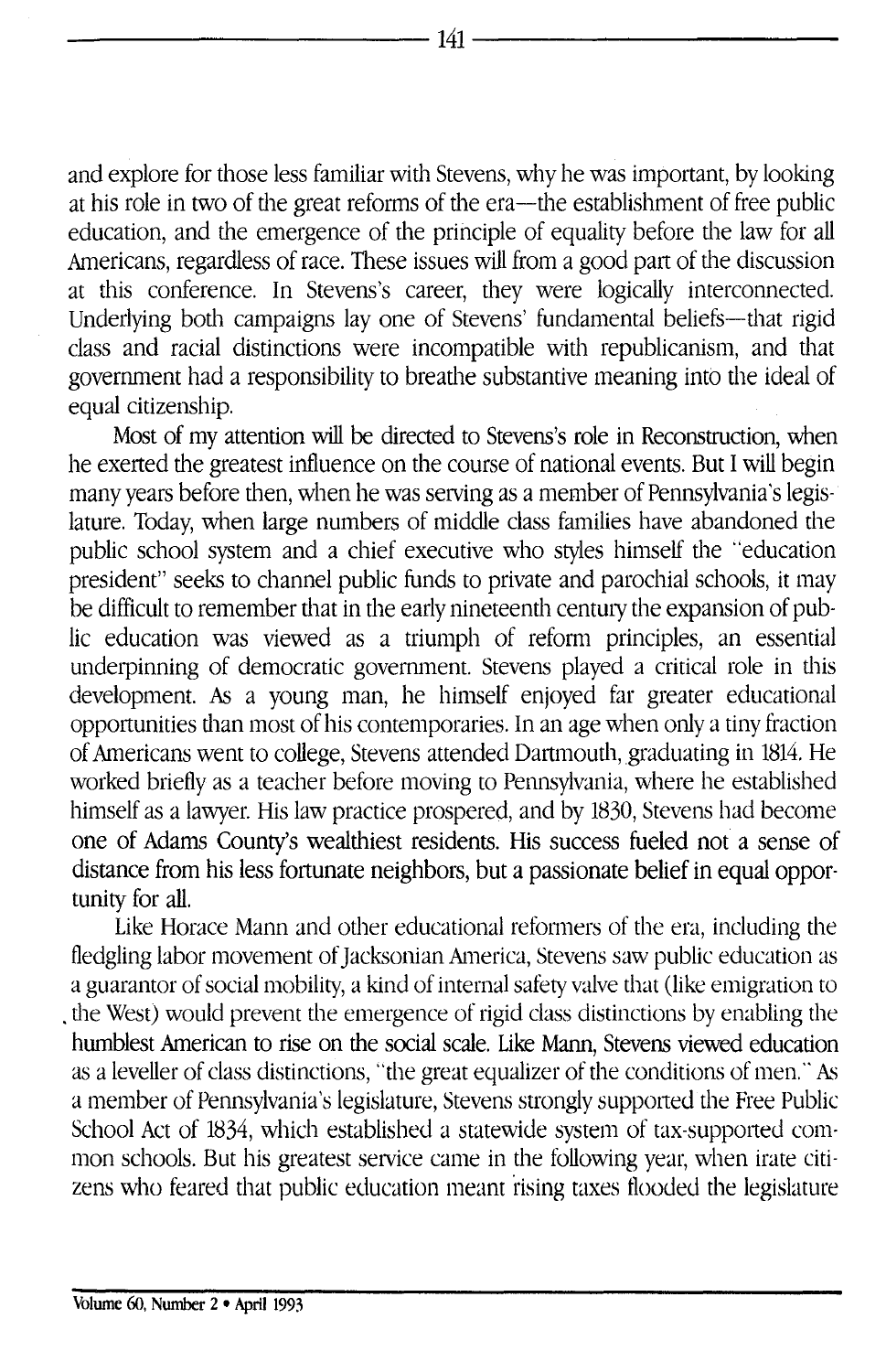with petitions for repeal. This would mean a return to the older system in which pupils could only receive a free education if they were designated as paupers by local authorities.

In defending the new education system, Stevens drew on themes that would recur again and again in his public speaking. The repealing act, he declared, should be called "An Act for Branding and Marking the Poor, so that they may be known from the Rich and Proud," for it would institutionalize and make permanent social distinctions founded on income and property, "an aristocracy of wealth and pride." "I know," he went on, "how large a portion of the community can scarcely feel any sympathy with, or understand the necessities of the poor; or appreciate the exquisite feelings which they enjoy, when they see their children receiving the book of education, and rising in intellectual superiority above the clogs which hereditary poverty has cast upon them." But such education, he insisted, must be enjoyed as a public right, not a form of charity. To those, such as childless citizens, or Pennsylvanians who sent their children to private. or religious schools, who complained of paying taxes to benefit others, Stevens replied with a broad vision of a common public responsibility for social improvement. Stevens' speech in opposition to repeal was credited by his contemporaries with helping to save Pennsylvania's fledgling school system. He later described it as his life's 'crowning utility."

In defending free public education, Stevens reflected broad currents sweeping northern society in the 1830s and 1840s. In his efforts to extend the principle of equal rights to the North's tiny, despised black population, he stood all but alone. Earlier generations of scholars accused Radical Republicans like Stevens of supporting black suffrage during Reconstruction purely for partisan gain. Yet Stevens, and, it should be noted, many 6ther Radicals, had defended the rights of the North's black population long before they could expect any conceivable political benefit. At the 1837 Pennsylvania constitutional convention, over Stevens's strenuous objections, the state's free black population was deprived of the right to vote. In disenfranchising blacks, the delegates were fully in tune with their time, since democracy in the North had increasingly taken on a racial definition. At the time of the American Revolution, property and gender, not race, determined who could vote. But between 1800 and 1860, every free state that entered the Union except Maine restricted voting to white men. Moreover, even as property qualifications for whites waned, the political rights of blacks were more and more restricted. New York in 1821 eliminated property tests for white voters but raised the qualification

- -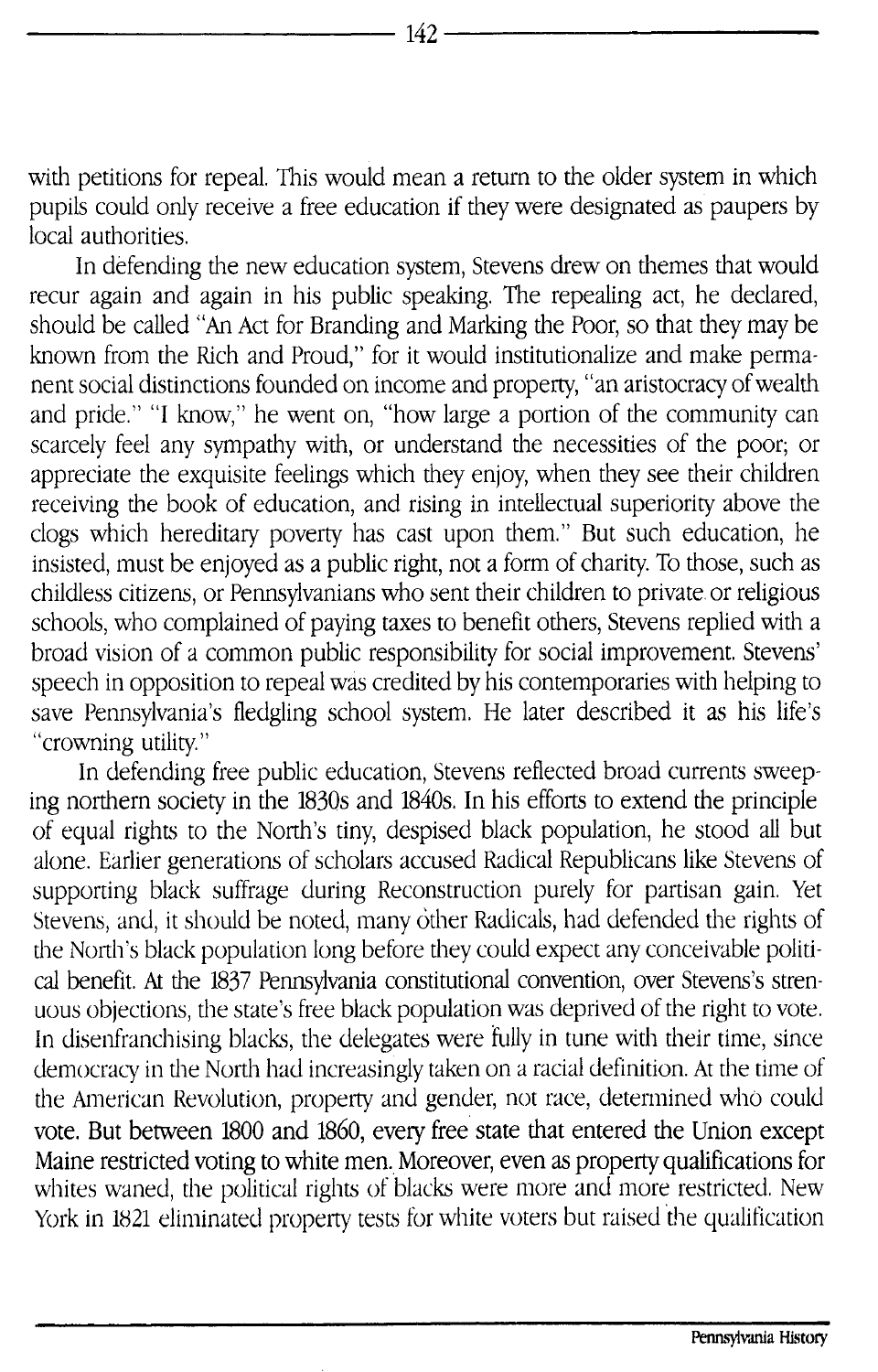for blacks to a prohibitive \$250. Pennsylvania in 1837 disenfranchised altogether its articulate, economically successful black community. When Stevens refused to sign the 1837 constitution because of its voting provision, he announced his commitment to a non-racial definition of American citizenship to which he would adhere for the remainder of his life.

As the sectional conflict accelerated in the 1840s and 1850s, Stevens emerged as a leading Northern critic of slavery. Elected to Congress as a Whig in 1848, Stevens opposed the Compromise of 1850, because it allowed slavery to expand into additional territories, and contained the infamous fugitive slave law. The compromise, he predicted, would become "the fruitful mother of future rebellion, disunion, and war." He pledged to continue to "strive by every lawful means to abolish slavery throughout the land." In 1851, Stevens defended in court fugitive slaves who had resisted recapture in the so-called Christiana riot, and partly as a result, did not seek reelection in 1852. Like Abraham Lincoln, another former antislavery Whig Congressman for whom the established party system did not seem to have a place, Stevens for a time abandoned politics and devoted himself to his law practice. And like Lincoln, the Kansas-Nebraska Act and the rise of the Republican party offered Stevens a chance to revive his political career. Elected once again to Congress in 1858, Stevens served continuously until his death a decade later.

Stevens was one of the most outspoken members of the new party's Radical wing, a group vehemently opposed to slavery expansion before the war, and to compromise with the South in the secession winter of 1860-61. Once war began, Stevens, as chairman of the House Committee on Ways and Means, became one of the most influential members of Congress. He shepherded many war measures through the House, while at the same time demanding that the Lincoln administration move toward emancipation and the enlistment of black soldiers in the Union army. He was one of only two Congressmen who, in July 1861, voted against the Crittenden Resolution declaring that the war was being fought solely to preserve the Union. It was pointless, he recognized, to fight to preserve an antebellum status quo that had caused the war in the first place. "So long as [slavery] exists," Stevens declared, "we cannot have a solid Union," and he insisted that secession had abrogated the constitutional guarantees that had previously protected slavery.

While Lincoln declared his conviction that the Civil War must not degenerate into **"a** violent and remorseless revolutionary struggle," Stevens saw that this was precisely what it must become. He wondered, in 1862, whether the Union would find "anybody with a sufficient grasp of mind, and sufficient moral courage, to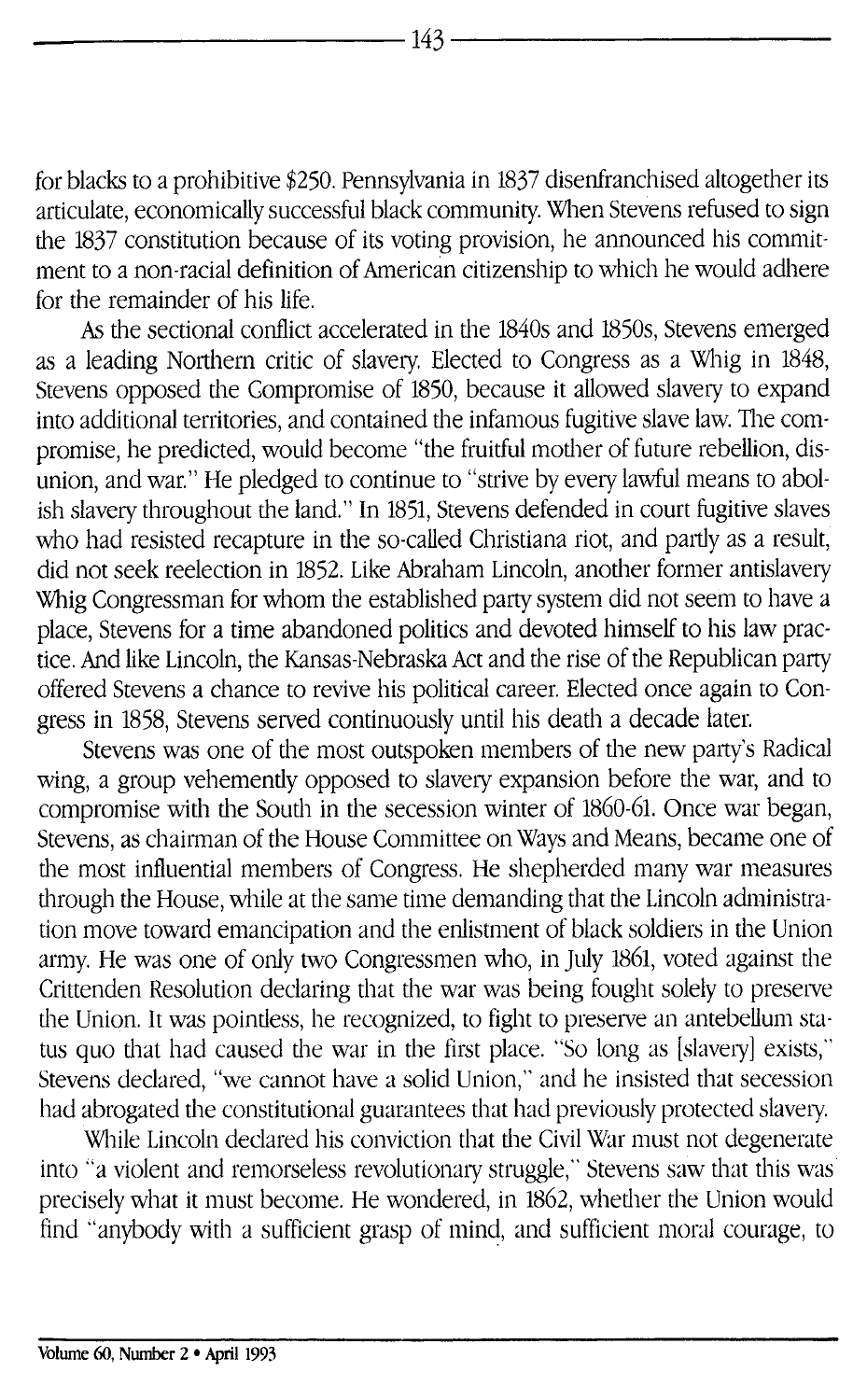treat this as a radical revolution, and remodel our institutions." Stevens was also one of the most fervent nationalists in Congress, fully embracing the expansion of central authority and national loyalties spawned by the war. For example, while many Republicans supported the issuance of legal tender paper money by the federal government only as an unavoidable means of financing the conflict, Stevens saw the greenbacks as a badge of national authority and a bond of national unity. Instead of the dual currency adopted by Congress-paper greenbacks for most transactions, supplemented by gold payments for customs duties and interest on the national debt-Stevens urged that nation should have a unitary currency. After the war, Stevens outraged respectable Republican opinion by supporting the plan of Ohio's Democratic Senator George H. Pendleton, to repay the principal of federal bonds in greenbacks. To have one currency for bankers and importers and another for everybody else would institutionalize class distinctions in the law. On the same grounds, Stevens opposed the provision exempting anyone who could pay \$300 from the draft. Toward the end of the war, Stevens played a major role in guiding to passage the Thirteenth Amendment, which irrevocably abolished slavery.

It was during Reconstruction that Stevens's influence reached its height. To some observers, he was the dictator of the House, a fiery revolutionary bent on remaking American institutions. A British journalist called him "the Robespierre, Danton, and Marat of America, all rolled into one." It would be far from the truth, however, to suggest that Stevens consistently bent the House to his will, as older studies claimed. "No man was oftener outvoted," one newspaper noted, and recent scholars have made clear that moderate Republicans, not Radicals, generally commanded a majority in Congress. Nonetheless, it would be a serious mistake to underestimate Stevens's power. Influence in Congress should be measured not simply by winning votes, but by setting agendas, establishing the terms of debate. Steven's power rested partly on the fact-that he and other Radicals had a long history of staking out unpopular positions-uncompromising hostility to slavery's extension, the arming of black troops-only to see the mainstream of their party eventually adopt them. At a time of political crisis, and intense ideological crisis, only Radicals like Stevens appeared to have a coherent sense of purpose.

Personal qualities also enhanced Stevens's influence. Stevens was a master of Congressional infighting, parliamentary tactics, and blunt speaking. He loved the rough and tumble of Congressional debate. "Old Thad," one contemporary remarked, "is a perfect political brigand who is never so happy as in a fight; he has no fancy for . .. baskets of flowers, rainbows, or sunshine, but likes the rough sea,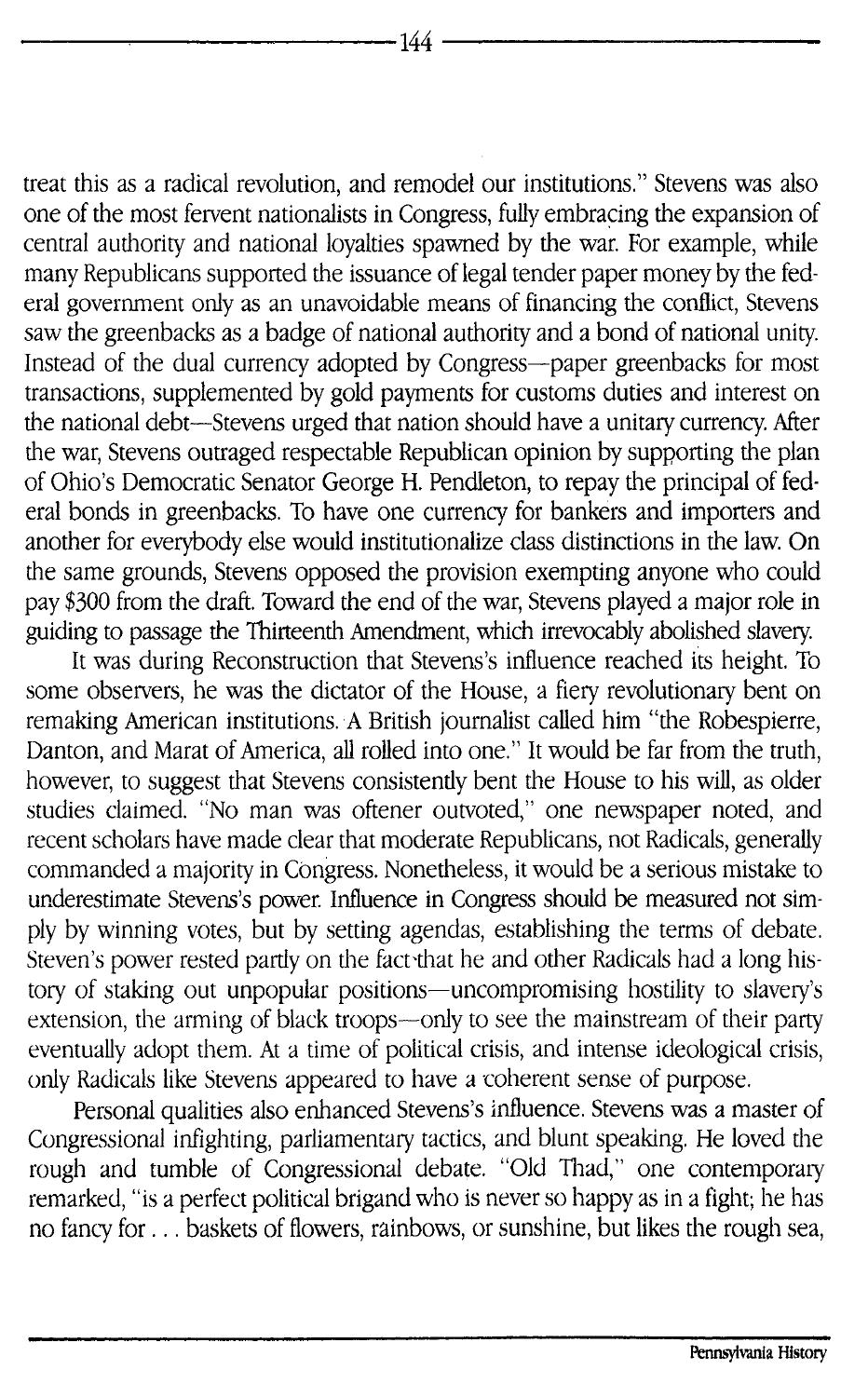the midnight darkness, the storm, the thunder and lightning. He is a rude jouster in political and personal warfare." His quick tongue and sarcastic wit were legendary. **"I** would sooner get into trouble with a porcupine," one Congressman remarked. During House debates, Stevens as Republican floor leader often controled the allocation of speaking time. He was given to prefacing Democratic contributions with comments like: "I now yield the floor to the honorable gentleman ... who will make a few feeble remarks."

During the Congressional debates of 1850, Stevens presented a wicked satire of the pro-slavery argument:

Gentlemen on this floor, and in the Senate have repeatedly ... asserted that slavery was a moral, political, and personal blessing, and that the slave was free from care, contented, happy, fat, and sleek.... Well, if this be so, let us give all a chance to enjoy this blessing. Let the slaves, who choose, go free; and the free, who choose, become slaves. We will not complain if they establish societies ... for that purpose-abolition societies to abolish freedom.

There is a story that at the outset of the Civil War, Lincoln asked Stevens about the honesty of Simon Cameron, Stevens's Pennsylvania political rival who was about to be appointed Secretary of War (one of Lincoln's less felicitous Cabinet choices). "Cameron would not steal a red-hot stove," said Stevens. Lincoln, who appreciated a good joke, repeated the remark to Cameron, who became indignant. Later, the president told Stevens that Cameron demanded an apology. To which Stevens replied: "I withdraw my remark-Cameron would steal a red-hot stove.

Even those who disagreed with Stevens's policies could not avoid a grudging admiration for the man and his honesty, idealism, and indifference to praise and criticism. "He bluntly avowed his purposes," Carl Schurz later recalled. "There was no hypocrisy, no cant in his utterances." Moreover, at a time when manliness" was a much-admired trait among political leaders (a situation enhanced by four years of warfare), Stevens played upon his own image of masulinity. This may be one reason he refused to comment on, and perhaps encouraged, rumors that his black housekeeper, Lydia Smith, was also his mistress. ("I never deny anything," was, supposedly, Stevens's motto.) "A manlier man never sat in the House," said the Nation, which disagreed with Stevens on almost everything. By the same token, Stevens was a master at suggesting that his opponents were not simply misguided but effeminate. "When it was first proposed to free the slaves and arm the blacks, did not half the nation tremble," he said in 1865. "The prim conservatives, the snobs, and the male waiting maids in Congress were in hysterics."

But Stevens's influence during Reconstruction rested not simply on the power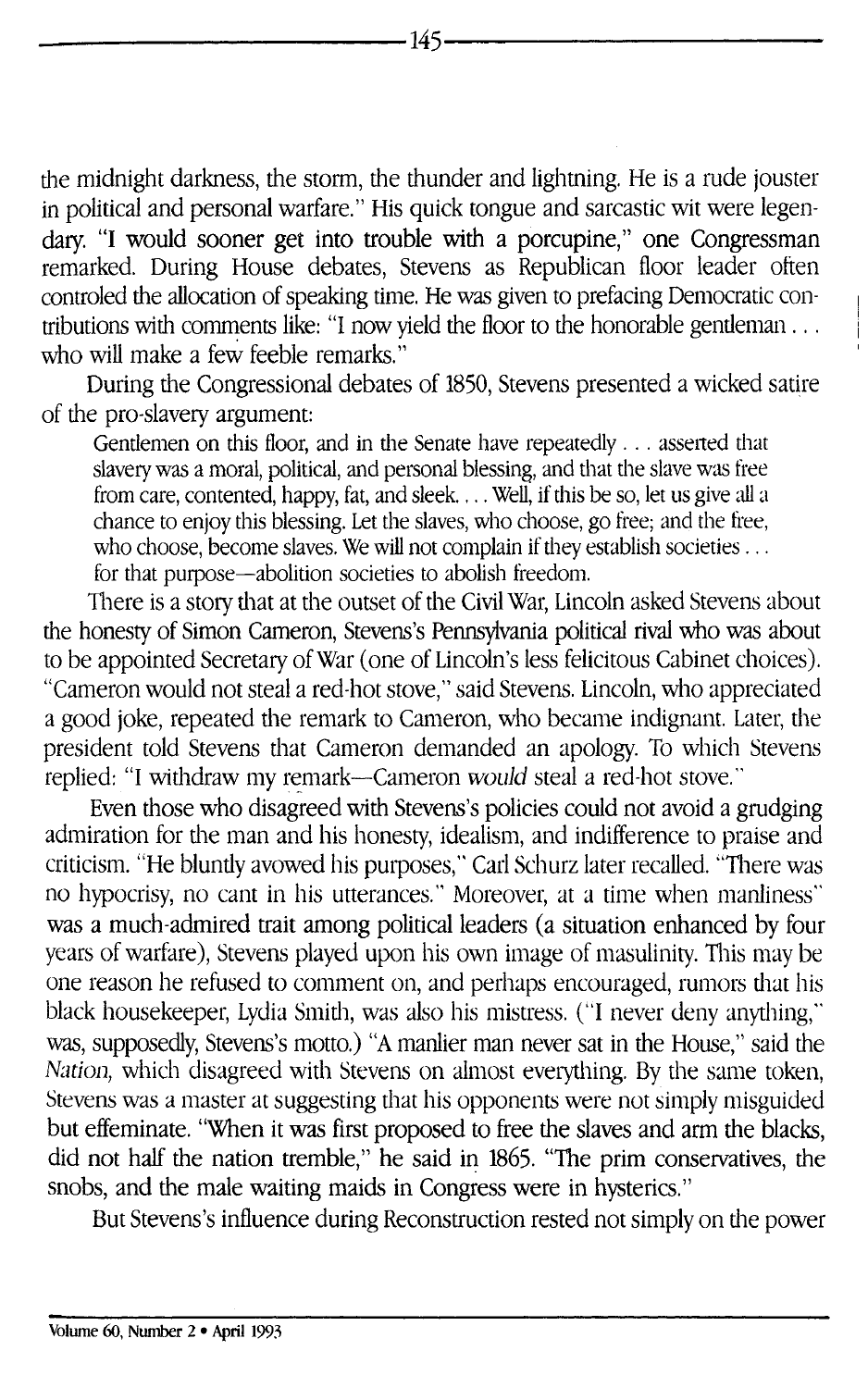

**Lancaster County Historica** 

Portrait of Thaddeus Stevens taken in 1866 by Charles Eberman of Lancaster.

of his rhetoric and personality, but on the power of his ideas. The North's victory in the Civil War, and the concomitant destruction of slavery, unleashed revolutionary changes in the nature of American government and society. How far should the second American Revolution proceed? To Stevens, Reconstruction offered an opportunity to create a "perfect republic" purged of the legacy of slavery and racism, to breathe full meaning into the promise of equality by bringing blacks within the realm of American freedom. Yet, as recent scholars have emphasized, the definition of freedom was itself a terrain of conflict during Reconstruction. Many Republicans, including a number of Stevens' colleagues in the Radical camp, had by now adopted a modern, liberal definition of freedom, which equated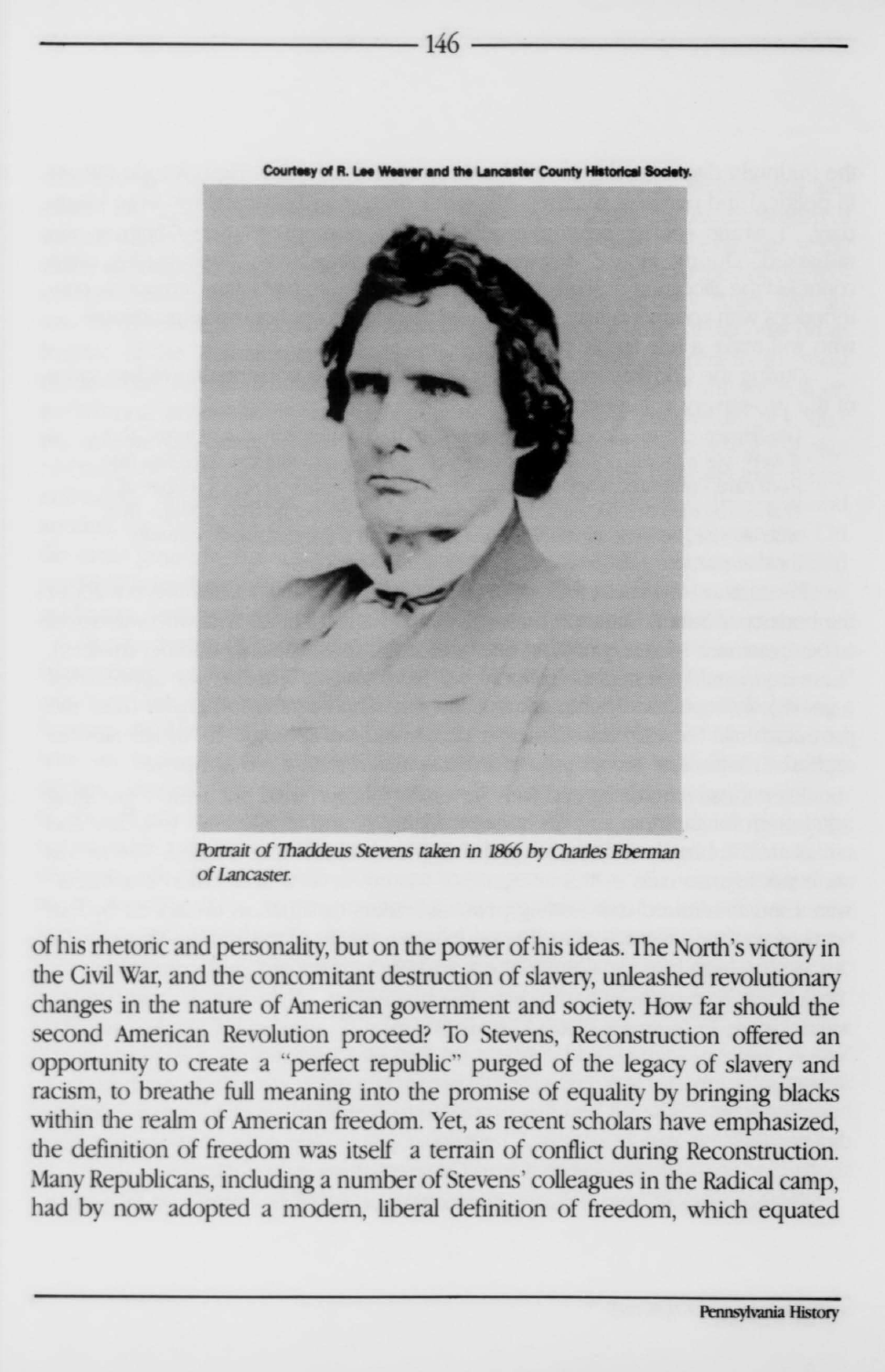liberty with civil equality and the right to compete for social advancement in the marketplace. As a vehicle for breaking down the civil and political barriers to equal citizenship for the former slaves, this definition of freedom as competitive equality proved a powerful weapon. It failed, however, to address the economic legacy of slavery.

Stevens, by contrast, harked back to an older definition of freedom, one associated with the republicanism of the revolutionary generation, which identified freedom with economic independence. In this view, ownership of productive property was the hallmark of the autonomous, free citizen. "The system of labor for wages," fellow Radical William D. Kelley said of Stevens, " is not the freedom of which he dreamed." A product of a society in which economic production was centered in the household and wage labor was relatively rare, this older definition of freedom had, in effect, been rendered obsolete by the expansion of capitalism in nineteenth century America. But the ideal of economic autonomy underpinned the widespread aspirations of former slaves for economic independence. And it animated the proposal that is most closely associated with Stevens' Reconstruction career—the idea of distributing the land of disloyal planters to the former slaves.

Stevens first outlined his plan of confiscation to the Republican state convention at Lancaster in September 1865. The speech deserves careful attention, because it detailed Stevens' view of Reconstruction as a social revolution, his profound insight into the reality of class power in the postwar South, and his conviction that land distribution would serve two interrelated purposes-equipping the freedpeople to be independent, productive citizens, and destroying the power of the South's planter class. He began by discussing prevailing debates over the constitutional bases of Reconstruction. Was the South in or out of the Union? Lincoln, always the pragmatist, in the last speech before his assassination had described this question as "practically immaterial" and downright "mischieveous." To Lincoln, the aim of Reconstruction was to get the Southern states back to a proper relation to the Union, not to worry about their constitutional status during the war. Stevens was equally pragmatic, but to him, it was essential that Republicans accept the reality that the Southern states had left the Union and were now being held as conquered provinces. This was a question not of vindictiveness (Stevens, like other Radical leaders, opposed prosecuting Confederate leaders for treason), but of social change:

In reconstruction,  $\dots$  no reform can be effected in the Southern states if they never left the Union. But reformation *must* be effected; the foundation of their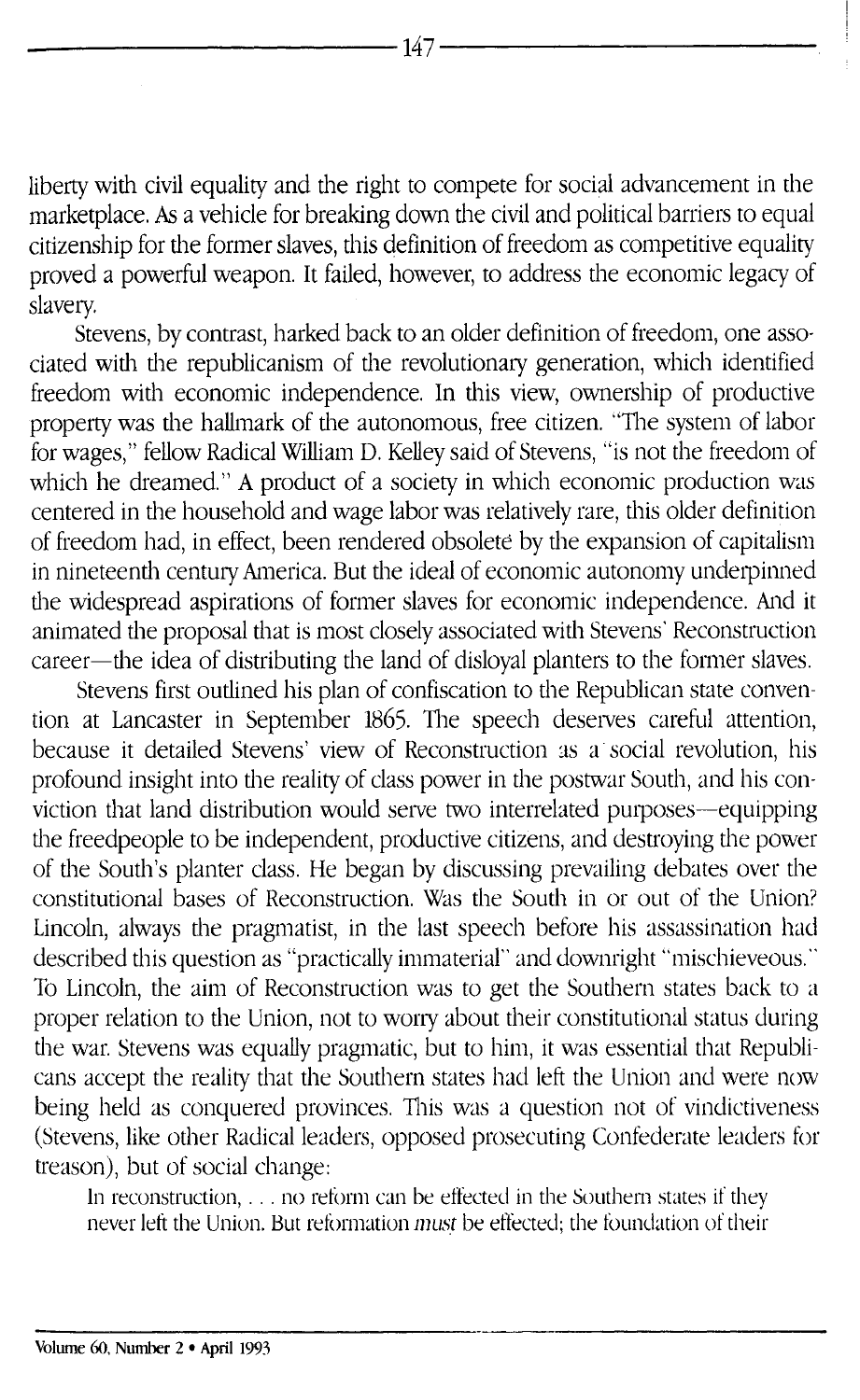institutions, both political, municipal, and social *must* be broken up and *relaid,* or all our blood and treasure have been spent in vain. This can only be done by treating and holding them as a conquered people.

The majority of Republicans never did adopt Stevens' constitutional reasoning, but in the Reconstruction Act of 1867, it went a long way toward embracing his position that the Southern states could be held in a territorial status, to be readmitted to the Union on conditions determined by Congress.

Stevens then went on to outline his plan for land distribution. It would apply only to Confederate supporters whose estates were valued at more than \$10,000 or who owned more than 200 acres of land. Their holdings, he estimated, amounted to some 400 million acres. Each adult former slave, male and female, would receive 40 acres-a total of 40 million in all. The remaining 350 million acres-the vast majority of the total-would be sold in small units to help pay off the national debt, compensate Unionists, North and South, for losses during the war, and finance pensions for Union veterans.

Clearly, Stevens was hoping to create a far broader base of support for land distribution than simply the former slaves. The plan combined idealism, expediency, and Northern self-interest. But his basic appeal was not to the practical benefits, but to the ideal of remaking Southern society:

This plan, would, no doubt, work a radical radical reorganization in southern institutions, habits and manners. It is intended to revolutionize their principles and feelings.... The whole fabric of southern society *must* be changed, and never can it be done if this opportunity is lost.... The Southern States have been despotisms, not governments of the people. It is impossible that any practical equality of rights can exist where a few thousand men monopolize the whole landed property.... How can republican institutions, free schools, free churches, tree social intercourse exist in a mingled community of nabobs and serfs; of the owners of twenty thousand acre manors with lordly palaces, and the occupants of narrow huts inhabited by 'low white trash'? If *the* South is ever to be made a safe republic, let her lands be cultivated by the toil of the owners or the free labor of intelligent citizens. This must be done even though it drive the nobility into exile.... *If* we do not make [Southern] institutions fit to last through generations of free men [Stevens concluded], a heavy curse will be on us.

Like many Northern Republicans, Stevens believed the South should be remade in the image of an idealized vision of the free labor North, and governed by a Republican party resting on the votes of men of economic independence, both black and white. The alternative, he insisted, would be political and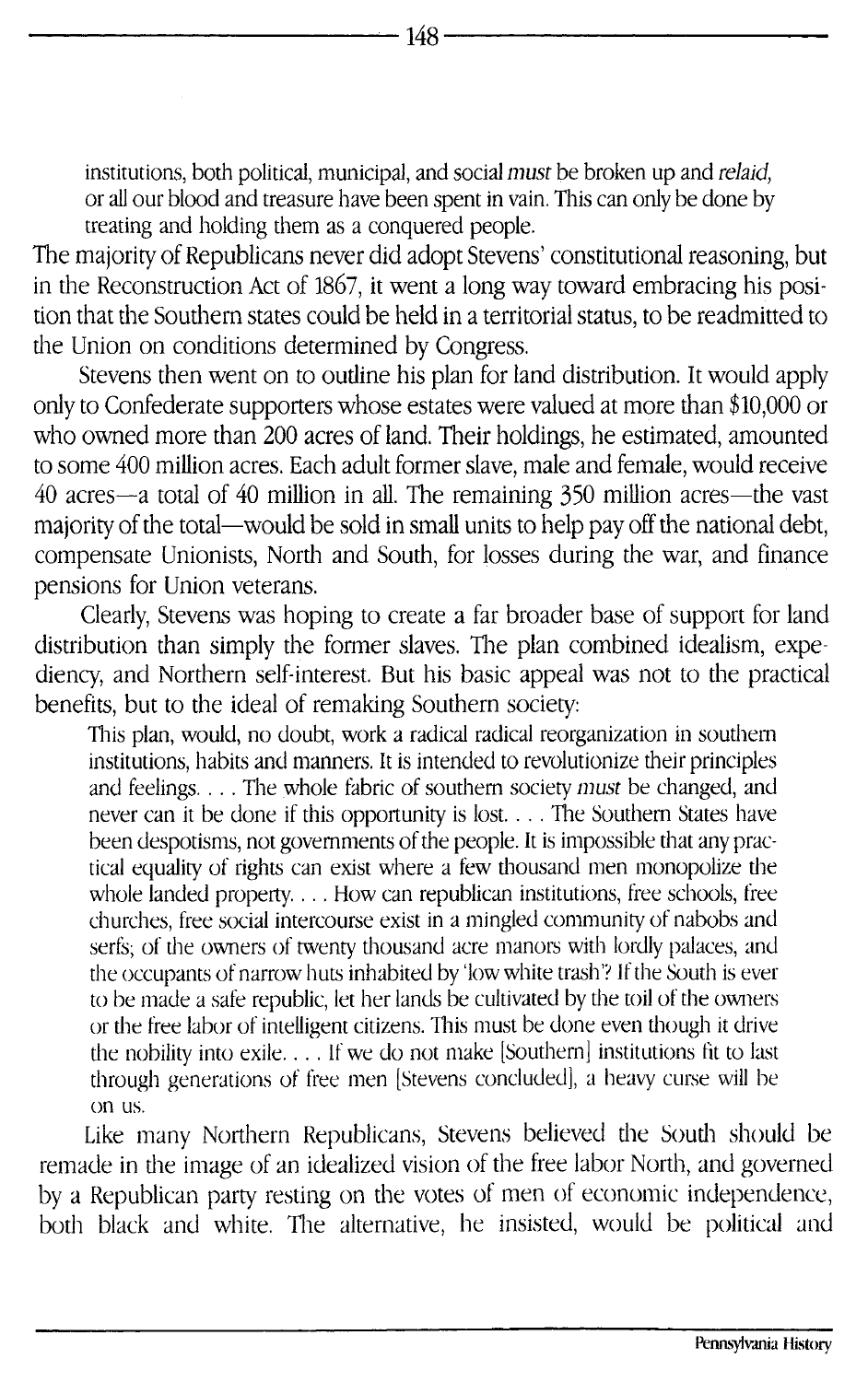economic disaster-turning the South politically back into the hands of Confederate leaders, and the freedpeople back into the hands of their former masters. Without land, Stevens later warned, the former slaves would never be 'independent of their old masters" but would "be compelled to work for them upon unfair terms." Moreover, Stevens utterly rejected racist arguments that the freedpeople, whether because of hereditary deficiencies or a dysfunctional culture inherited from slavery, could not be expected to work productively. Like all people, their character was shaped by circumstances: "Nothing is so likely to make a man a good citizen as to make him a freeholder. Nothing will so multiply the productions of the South as to divide it into small farms. Nothing will make men so industrious and moral as to let them feel they are above want." This was classic Jeffersonianism. The only difference was that, unlike Jefferson, Stevens wanted to apply republican principles to blacks as well as whites.

Confiscation and land distribution was the centerpiece of Stevens's Reconstruction policy, but were hardly his only concerns. Between 1865 and his death, Stevens also pushed aggressively for recognition of the former slaves' equal civil and political rights. "We are not now merely expounding a government," he told the House in 1868. "We are making a nation." And the political foundation of the new nation must be equality before the law. Initially, Stevens considered immediate black suffrage less important than equality before the law and land distribution. Soon after Congress assembled in December 1865, Stevens denounced the doctrine of "a white man's Government," a rallying cry of the Democratic party. It was, he said, "as atrocious as the infamous sentiment [that blacks had no rights a white man was bound to respect] that damned the late Chief Justice [Taney] to everlasting fame; and, I fear, to everlasting fire." Yet at this time, he was ready to see black suffrage postponed for a decade, until land had been distributed and education diffused, and he initially proposed that representation in Congress be based on the number of voters determined by each state, thus offering the white South a choice between enfranchising blacks or seeing its political power reduced. But he soon moved to the position that universal manhood suffrage for blacks was crucial to Reconstruction. They will give the suffrage to their menials, their house servants, those they can control, and elect whom they please to make our laws," he warned. "That is not the kind of suffrage I want." Rather, all loyal men deserved the right to vote, not simply as an act of justice, but to prevent the return to power of the old Confederates, and to ensure the continued dominance of the Republican party With characteristic candor, Stevens acknowledged the partisan motives that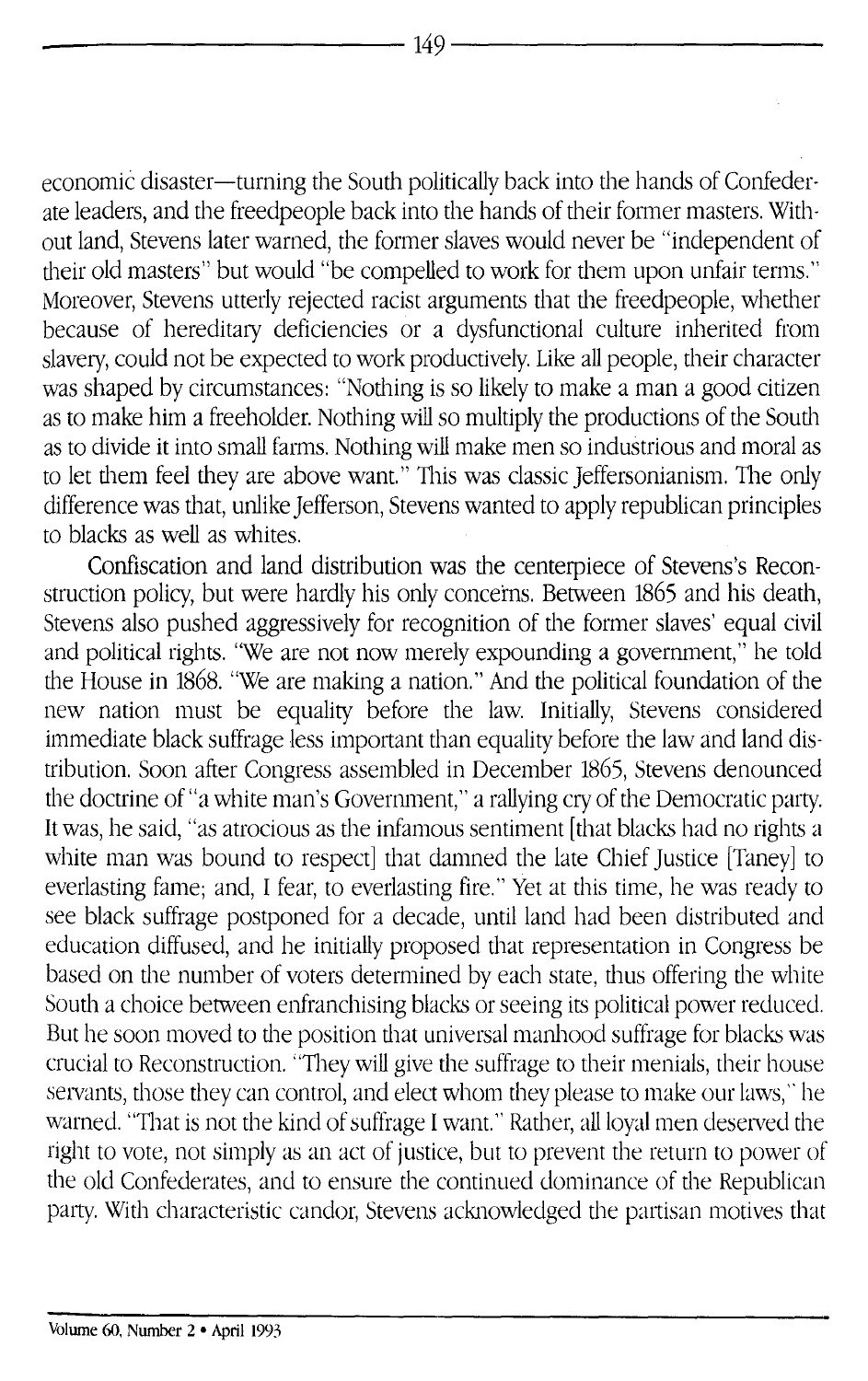comingled with his desire for racial justice-and denied that any contradiction existed between them. "Another good reason is, it would ensure the ascendency of the Union party. Do you avow the party purpose? exclaims some horror-stricken demagogue. I do. For I believe, on my conscience, that on the continued ascendancy of that party depends the safety of this great nation."

Simultaneously, Stevens favored temporarily disenfranchising Confederate supporters, so as to allow new governments resting on the votes of blacks and loyal whites to consolidate their hold on power. This position was ardently supported by white Unionists in the South, although the former slaves, themselves attempting to establish the principle of universal manhood suffrage, were far less enthusiastic. In debates over the Fourteenth Amendment, Stevens supported the original third clause, barring Confederates from voting in national elections until 1870; this, he said, was "the mildest of punishments ever inflicted on traitors. In 1867, he proposed to deny them citizenship rights for five years. Indeed, because of Stevens' efforts to humble the planter class and exclude "rebels" from political power, he was viewed as the particular champion in Congress of the South's beleaguered wartime Unionists. To be sure, postwar conventions of the freedmen praised Stevens as a "beacon light of our race." But blacks seeking advice or demanding their rights were more likely to write to Stevens's colleague in the Senate. Charles Sumner, while Stevens' papers at the Library of Congress are filled with letters from the South's white Unionists complaining of "rebel rule," and asking that steps be taken to oust former Confederates from power.

Like many other Radicals, Stevens was not entirely satisfied with the Fourteenth Amendment, because it did nothing to limit the states' right to restrict the suffrage because of race, and because in its final form it did not deprive any Confederates of the right to vote. Interestingly, he also opposed the use of the word "male" in the Amendment's representation clause, the first time a distinction of gender had been placed in the Constitutions. Unlike some Radicals, Stevens was not an advocate of women's suffrage; his objection here was to the idea of institutionalizing distinctions among American citizens. "Why," he asked, make a crusade against women in the Constitution of the nation?" But despite his misgivings, he shepherded the Amendment to passage in the House. The Amendment reflected the intersection of two products of the Civil War ardently embraced by Stevens-the newly empowered national state, and the idea of a national citizenry enjoying equality before the law. In establishing the primacy of a national citizenship whose common rights the states could not abridge, and empowering the fed-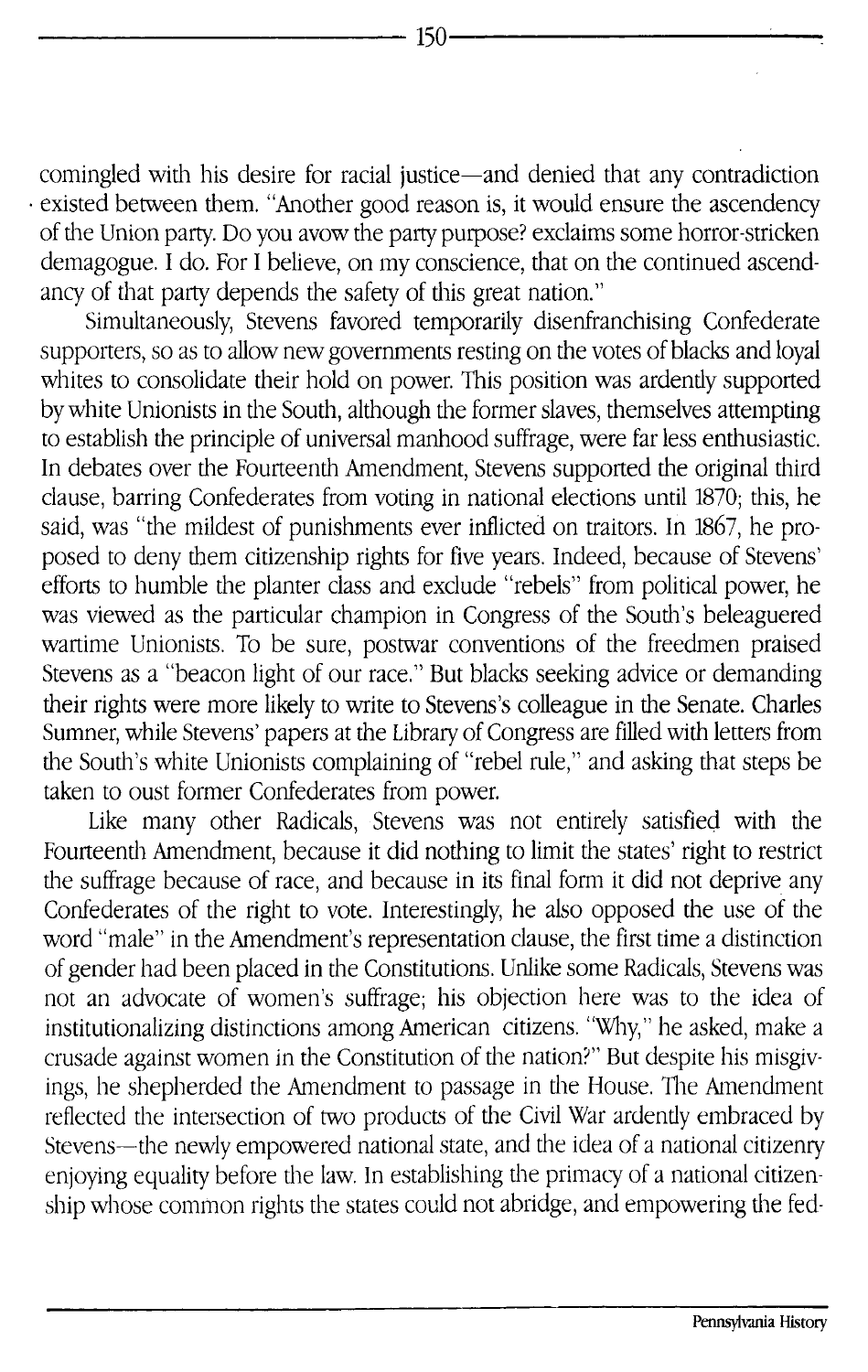To the Memory .<br>as. mahamo. I rue 30.1872

The above inscription was found in a copy of Memorial Addresses on the Life and Character of Thaddeus Stevens, Delivered in the House of Representatives, Washington, D.C., December 17, 1868 (Washington: Government Printing Office, 1869). It may be found in the collections of the Adams County Historical Society.

eral government to take action against states that denied any American the "equal protection of the laws," the Amendment fundamentally redefined the antebellum principle of federalism. Stevens saw the Amendment, despite its limitations, as a major accomplishment. His speech just before passage, in June 1866, was an eloquent statement of his political creed, and a revealing illustration of his charac-